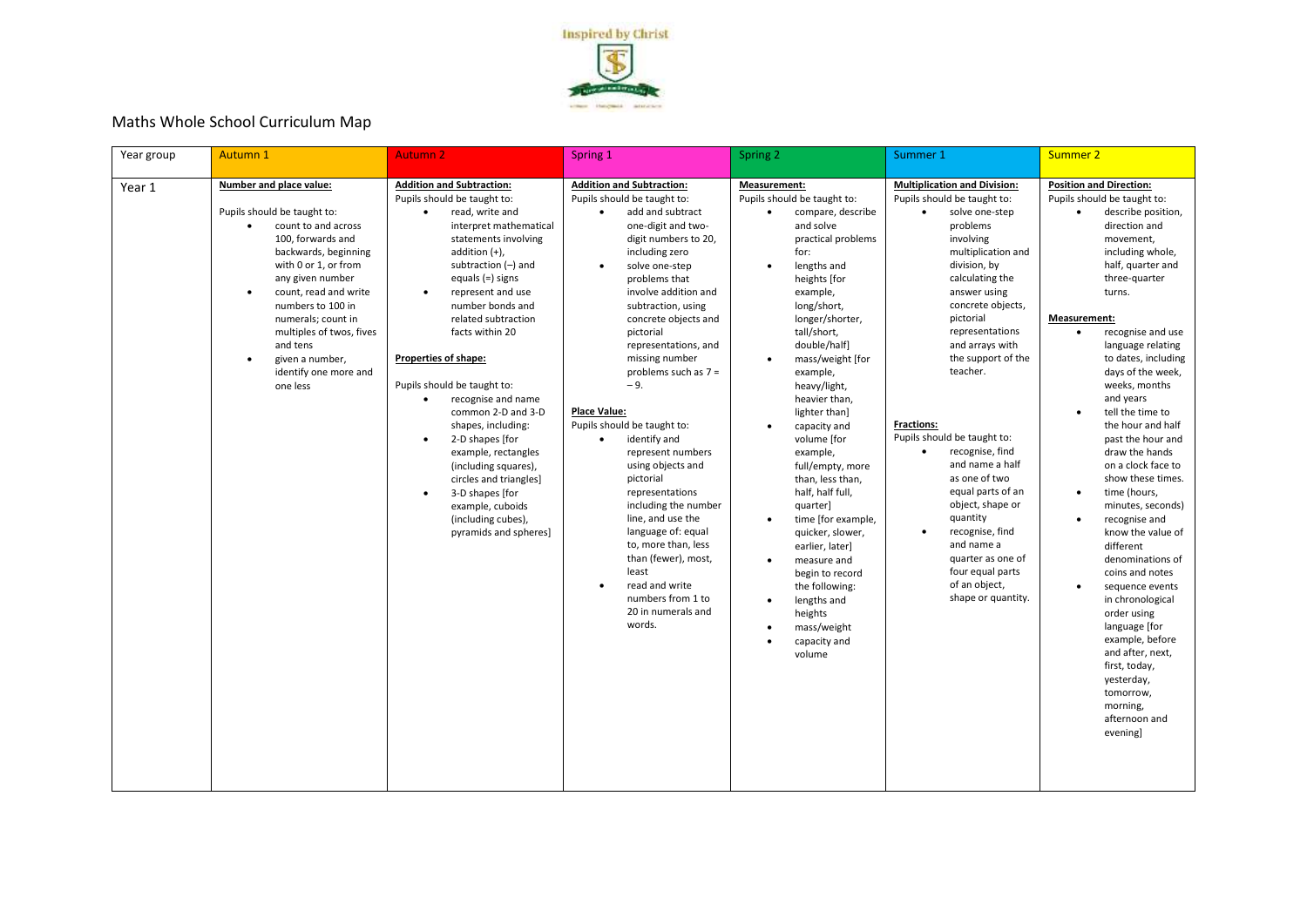

| Year group | <b>Autumn 1</b>                                                                                                                                                                                                                                                                                                                                                                                                                                                                                                                                                                                                                                                                                                                                                                                                                                                                                                                                                                                                                                                                                                                            | <b>Autumn 2</b>                                                                                                                                                                                                                                                                                                                                                                                                                                                                                                                                                                                                                                                                                                                                                                                                                                                                                                                                                                                                                                                          | Spring 1                                                                                                                                                                                                                                                                                                                                                                                                                                                                                                                                                                                                                                                                                                                                                                                                                                                                                                                                                                                                                                           | Spring 2                                                                                                                                                                                                                                                                                                                                                                                                                                                                                                                                                                                                                                                                                                                                                                                                                                                                                                                                                                                                   | Summer 1                                                                                                                                                                                                                                                                                                                                                                                                                                                                                                                                                                                                                                                                                                                                                                                                                                                                                                                              | <b>Summer 2</b>                                                                                                                                                                                                                                                                                                                               |
|------------|--------------------------------------------------------------------------------------------------------------------------------------------------------------------------------------------------------------------------------------------------------------------------------------------------------------------------------------------------------------------------------------------------------------------------------------------------------------------------------------------------------------------------------------------------------------------------------------------------------------------------------------------------------------------------------------------------------------------------------------------------------------------------------------------------------------------------------------------------------------------------------------------------------------------------------------------------------------------------------------------------------------------------------------------------------------------------------------------------------------------------------------------|--------------------------------------------------------------------------------------------------------------------------------------------------------------------------------------------------------------------------------------------------------------------------------------------------------------------------------------------------------------------------------------------------------------------------------------------------------------------------------------------------------------------------------------------------------------------------------------------------------------------------------------------------------------------------------------------------------------------------------------------------------------------------------------------------------------------------------------------------------------------------------------------------------------------------------------------------------------------------------------------------------------------------------------------------------------------------|----------------------------------------------------------------------------------------------------------------------------------------------------------------------------------------------------------------------------------------------------------------------------------------------------------------------------------------------------------------------------------------------------------------------------------------------------------------------------------------------------------------------------------------------------------------------------------------------------------------------------------------------------------------------------------------------------------------------------------------------------------------------------------------------------------------------------------------------------------------------------------------------------------------------------------------------------------------------------------------------------------------------------------------------------|------------------------------------------------------------------------------------------------------------------------------------------------------------------------------------------------------------------------------------------------------------------------------------------------------------------------------------------------------------------------------------------------------------------------------------------------------------------------------------------------------------------------------------------------------------------------------------------------------------------------------------------------------------------------------------------------------------------------------------------------------------------------------------------------------------------------------------------------------------------------------------------------------------------------------------------------------------------------------------------------------------|---------------------------------------------------------------------------------------------------------------------------------------------------------------------------------------------------------------------------------------------------------------------------------------------------------------------------------------------------------------------------------------------------------------------------------------------------------------------------------------------------------------------------------------------------------------------------------------------------------------------------------------------------------------------------------------------------------------------------------------------------------------------------------------------------------------------------------------------------------------------------------------------------------------------------------------|-----------------------------------------------------------------------------------------------------------------------------------------------------------------------------------------------------------------------------------------------------------------------------------------------------------------------------------------------|
| Year 2     | Number and place value:<br>Pupils should be taught to:<br>count in steps of 2, 3,<br>and 5 from 0, and in<br>tens from any number,<br>forward and backward<br>recognise the place<br>$\bullet$<br>value of each digit in a<br>two-digit number<br>(tens, ones)<br>identify, represent and<br>estimate numbers<br>using different<br>representations,<br>including the number<br>line<br>compare and order<br>$\bullet$<br>numbers from 0 up to<br>100; use $\lt$ , $>$ and =<br>signs<br>read and write<br>numbers to at least<br>100 in numerals and in<br>words<br>use place value and<br>$\bullet$<br>number facts to solve<br>problems<br><b>Addition and Subtraction:</b><br>Pupils should be taught to:<br>solve problems with<br>$\bullet$<br>addition and<br>subtraction:<br>using concrete objects<br>and pictorial<br>representations,<br>including those<br>involving numbers,<br>quantities and<br>measures<br>applying their<br>$\bullet$<br>increasing knowledge<br>of mental and written<br>methods<br>recall and use addition<br>and subtraction facts<br>to 20 fluently, and<br>derive and use related<br>facts up to 100 | <b>Addition and Subtraction:</b><br>Pupils should be taught to:<br>add and subtract<br>$\bullet$<br>numbers using<br>concrete objects,<br>pictorial<br>representations, and<br>mentally, including:<br>a two-digit number<br>and ones<br>a two-digit number<br>and tens<br>two two-digit numbers<br>adding three one-digit<br>numbers<br>show that addition of<br>two numbers can be<br>done in any order<br>(commutative) and<br>subtraction of one<br>number from another<br>cannot<br>recognise and use the<br>inverse relationship<br>between addition and<br>subtraction and use<br>this to check<br>calculations and solve<br>missing number<br>problems.<br>Money:<br>Pupils should be taught to:<br>recognise and use<br>symbols for pounds (£)<br>and pence $(p)$ ;<br>combine amounts to<br>make a particular value<br>find different<br>combinations of coins<br>that equal the same<br>amounts of money<br>solve simple problems<br>in a practical context<br>involving addition and<br>subtraction of money<br>of the same unit,<br>including giving change | <b>Multiplication and Division:</b><br>Pupils should be taught to:<br>recall and use<br>$\bullet$<br>multiplication and<br>division facts for the<br>2, 5 and 10<br>multiplication tables,<br>including recognising<br>odd and even<br>numbers<br>calculate<br>mathematical<br>statements for<br>multiplication and<br>division within the<br>multiplication tables<br>and write them<br>using the<br>multiplication (x),<br>division $(+)$ and<br>equals (=) signs<br>show that<br>$\bullet$<br>multiplication of two<br>numbers can be<br>done in any order<br>(commutative) and<br>division of one<br>number by another<br>cannot<br>solve problems<br>$\bullet$<br>involving<br>multiplication and<br>division, using<br>materials, arrays,<br>repeated addition,<br>mental methods,<br>and multiplication<br>and division facts,<br>including problems<br>in contexts.<br>Statistics:<br>Pupils should be taught to:<br>interpret and<br>$\bullet$<br>construct simple<br>pictograms, tally<br>charts, block<br>diagrams and simple<br>tables | Geometry- properties of<br>shapes:<br>Pupils should be taught to:<br>identify and<br>$\bullet$<br>describe the<br>properties of 2-D<br>shapes, including<br>the number of<br>sides and line<br>symmetry in a<br>vertical line<br>identify and<br>$\bullet$<br>describe the<br>properties of 3-D<br>shapes, including<br>the number of<br>edges, vertices<br>and faces<br>identify 2-D<br>$\bullet$<br>shapes on the<br>surface of 3-D<br>shapes, [for<br>example, a circle<br>on a cylinder and<br>a triangle on a<br>pyramid]<br>compare and sort<br>$\bullet$<br>common 2-D and<br>3-D shapes and<br>everyday objects.<br><b>Fractions:</b><br>Pupils should be taught to:<br>recognise, find,<br>$\bullet$<br>name and write<br>fractions $1/3$ , $\frac{1}{4}$ ,<br>$2/4$ and $\frac{3}{4}$ of a<br>length, shape, set<br>of objects or<br>quantity<br>write simple<br>$\bullet$<br>fractions for<br>example, $\frac{1}{2}$ of 6 =<br>3 and recognise<br>the equivalence of<br>$2/4$ and $\frac{1}{2}$ | Measurement:<br>Pupils should be taught to:<br>choose and use<br>$\bullet$<br>appropriate<br>standard units to<br>estimate and<br>measure<br>length/height in<br>any direction<br>(m/cm); mass<br>(kg/g);<br>temperature (°C);<br>capacity<br>(litres/ml) to the<br>nearest<br>appropriate unit,<br>using rulers,<br>scales,<br>thermometers<br>and measuring<br>vessels<br>compare and<br>$\bullet$<br>order lengths,<br>mass,<br>volume/capacity<br>and record the<br>results using $>$ , <<br>$and =$<br>Geometry - position and<br>direction:<br>Pupils should be taught to:<br>order and arrange<br>$\bullet$<br>combinations of<br>mathematical<br>objects in<br>patterns and<br>sequences<br>use mathematical<br>$\bullet$<br>vocabulary to<br>describe position,<br>direction and<br>movement,<br>including<br>movement in a<br>straight line and<br>distinguishing<br>between rotation<br>as a turn and in<br>terms of right | Measurement:<br>Pupils should be taught to:<br>compare and<br>sequence<br>intervals of time<br>tell and write the<br>time to five<br>minutes, including<br>quarter past/to<br>the hour and<br>draw the hands<br>on a clock face to<br>show these times<br>know the number<br>of minutes in an<br>hour and the<br>number of hours<br>in a day. |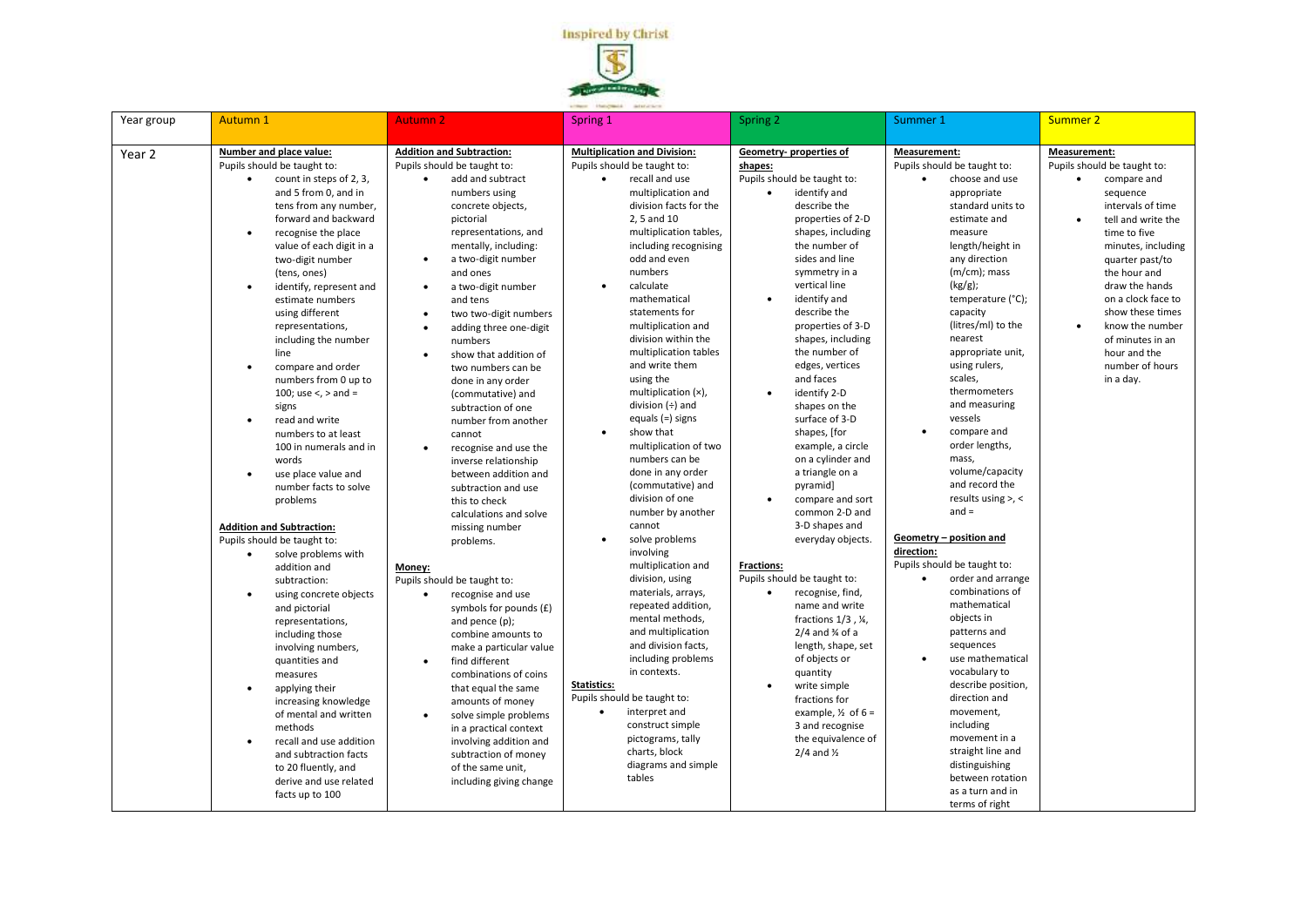

| ask and answer              |                                                                    |                                                                                               |
|-----------------------------|--------------------------------------------------------------------|-----------------------------------------------------------------------------------------------|
| simple questions by         |                                                                    |                                                                                               |
| counting the number         |                                                                    |                                                                                               |
| of objects in each          |                                                                    |                                                                                               |
| category and sorting        |                                                                    |                                                                                               |
| the categories by           |                                                                    |                                                                                               |
| quantity                    |                                                                    |                                                                                               |
| ask and answer<br>$\bullet$ |                                                                    |                                                                                               |
| questions about             |                                                                    |                                                                                               |
| totalling and               |                                                                    |                                                                                               |
| comparing                   |                                                                    |                                                                                               |
| categorical data.           |                                                                    |                                                                                               |
|                             |                                                                    |                                                                                               |
|                             |                                                                    |                                                                                               |
|                             | a company of the company's company's company's company's company's | angles for quarter,<br>half and three-<br>quarter turns<br>(clockwise and<br>anti-clockwise). |

| Year group        | Autumn 1                                                                                                                                                                                                                                                                                                                                                                                                                                                                                                                                | <b>Autumn 2</b><br>Spring 1                                                                                                                                                                                                                                                                                                                                                                                                                                                                                                                                 |                                                                                                                                                                                                                                                                                                                                                                                                                                                                                                                  | Spring 2                                                                                                                                                                                                                                                                                                                                                                                                                                                                                                            | Summer 1                                                                                                                                                                                                                                                                                                                                                                                                                                                                                                                                                                                | <b>Summer 2</b>                                                                                                                                                                                                                                                                                                                                                                                                                                                                                                                                                                                                                                                                                    |
|-------------------|-----------------------------------------------------------------------------------------------------------------------------------------------------------------------------------------------------------------------------------------------------------------------------------------------------------------------------------------------------------------------------------------------------------------------------------------------------------------------------------------------------------------------------------------|-------------------------------------------------------------------------------------------------------------------------------------------------------------------------------------------------------------------------------------------------------------------------------------------------------------------------------------------------------------------------------------------------------------------------------------------------------------------------------------------------------------------------------------------------------------|------------------------------------------------------------------------------------------------------------------------------------------------------------------------------------------------------------------------------------------------------------------------------------------------------------------------------------------------------------------------------------------------------------------------------------------------------------------------------------------------------------------|---------------------------------------------------------------------------------------------------------------------------------------------------------------------------------------------------------------------------------------------------------------------------------------------------------------------------------------------------------------------------------------------------------------------------------------------------------------------------------------------------------------------|-----------------------------------------------------------------------------------------------------------------------------------------------------------------------------------------------------------------------------------------------------------------------------------------------------------------------------------------------------------------------------------------------------------------------------------------------------------------------------------------------------------------------------------------------------------------------------------------|----------------------------------------------------------------------------------------------------------------------------------------------------------------------------------------------------------------------------------------------------------------------------------------------------------------------------------------------------------------------------------------------------------------------------------------------------------------------------------------------------------------------------------------------------------------------------------------------------------------------------------------------------------------------------------------------------|
| Year <sub>3</sub> | Number and place value:<br>Pupils should be taught to:<br>count from 0 in<br>$\bullet$<br>multiples of 4, 8,<br>50 and 100; find<br>10 or 100 more or<br>less than a given<br>number<br>recognise the<br>$\bullet$<br>place value of<br>each digit in a<br>three-digit<br>number<br>(hundreds, tens,<br>ones)<br>compare and<br>order numbers up<br>to 1000<br>identify,<br>represent and<br>estimate numbers<br>using different<br>representations<br>read and write<br>$\bullet$<br>numbers up to<br>1000 in numerals<br>and in words | <b>Addition and subtraction</b><br>continued:<br>Pupils should be taught to:<br>a three-digit number<br>and hundreds<br>add and subtract<br>numbers with up to<br>three digits, using<br>formal written<br>methods of<br>columnar addition<br>and subtraction<br>estimate the answer<br>to a calculation and<br>use inverse<br>operations to check<br>answers<br>solve problems,<br>including missing<br>number problems,<br>using number facts,<br>place value, and<br>more complex<br>addition and<br>subtraction.<br><b>Multiplication and Division:</b> | <b>Multiplication and Division</b><br>continued:<br>Pupils should be taught to:<br>solve problems,<br>$\bullet$<br>including missing<br>number<br>problems,<br>involving<br>multiplication and<br>division, including<br>positive integer<br>scaling problems<br>and<br>correspondence<br>problems in which<br>n objects are<br>connected to m<br>objects.<br>Money:<br>Pupils should be taught to:<br>add and subtract<br>amounts of<br>money to give<br>change, using<br>both £ and p in<br>practical contexts | <b>Length and Perimeter</b><br>Pupils should be taught to:<br>measure,<br>compare, add and<br>subtract: lengths<br>(m/cm/mm)<br>measure the<br>perimeter of<br>simple 2-D shapes<br><b>Fractions:</b><br>Pupils should be taught to:<br>count up and<br>down in tenths;<br>recognise that<br>tenths arise from<br>dividing an object<br>into 10 equal<br>parts and in<br>dividing one-digit<br>numbers or<br>quantities by 10<br>recognise, find<br>and write<br>fractions of a<br>discrete set of<br>objects: unit | <b>Fractions continued:</b><br>Pupils should be taught to:<br>add and subtract<br>٠<br>fractions with the<br>same denominator<br>within one whole<br>compare and order<br>$\bullet$<br>unit fractions, and<br>fractions with the<br>same denominators<br>solve problems that<br>$\bullet$<br>involve all of the<br>above.<br>Time:<br>Pupils should be taught to:<br>tell and write the<br>time from an<br>analogue clock,<br>including using<br>Roman numerals<br>from I to XII, and 12-<br>hour and 24-hour<br>clocks<br>estimate and read<br>time with increasing<br>accuracy to the | Properties of shape:<br>Pupils should be taught to:<br>draw 2-D shapes and<br>make 3-D shapes using<br>modelling materials;<br>recognise 3-D shapes in<br>different orientations<br>and describe them<br>recognise angles as a<br>$\bullet$<br>property of shape or a<br>description of a turn<br>identify right angles,<br>recognise that two right<br>angles make a half-turn,<br>three make three<br>quarters of a turn and<br>four a complete turn;<br>identify whether angles<br>are greater than or less<br>than a right angle<br>identify horizontal and<br>vertical lines and pairs<br>of perpendicular and<br>parallel lines.<br><b>Mass and Capacity:</b><br>Pupils should be taught to: |
|                   | solve number<br>problems and<br>practical<br>problems<br>involving these<br>ideas.                                                                                                                                                                                                                                                                                                                                                                                                                                                      | Pupils should be taught to:<br>recall and use<br>multiplication and<br>division facts for the<br>3, 4 and 8<br>multiplication tables                                                                                                                                                                                                                                                                                                                                                                                                                        | <b>Statistics:</b><br>Pupils should be taught to:<br>interpret and<br>$\bullet$<br>present data<br>using bar charts,                                                                                                                                                                                                                                                                                                                                                                                             | fractions and non-<br>unit fractions with<br>small<br>denominators<br>recognise and use<br>fractions as                                                                                                                                                                                                                                                                                                                                                                                                             | nearest minute;<br>record and compare<br>time in terms of<br>seconds, minutes<br>and hours; use<br>vocabulary such as                                                                                                                                                                                                                                                                                                                                                                                                                                                                   | measure, compare, add<br>and subtract: mass<br>$(kg/g)$ and<br>volume/capacity (I/ml)                                                                                                                                                                                                                                                                                                                                                                                                                                                                                                                                                                                                              |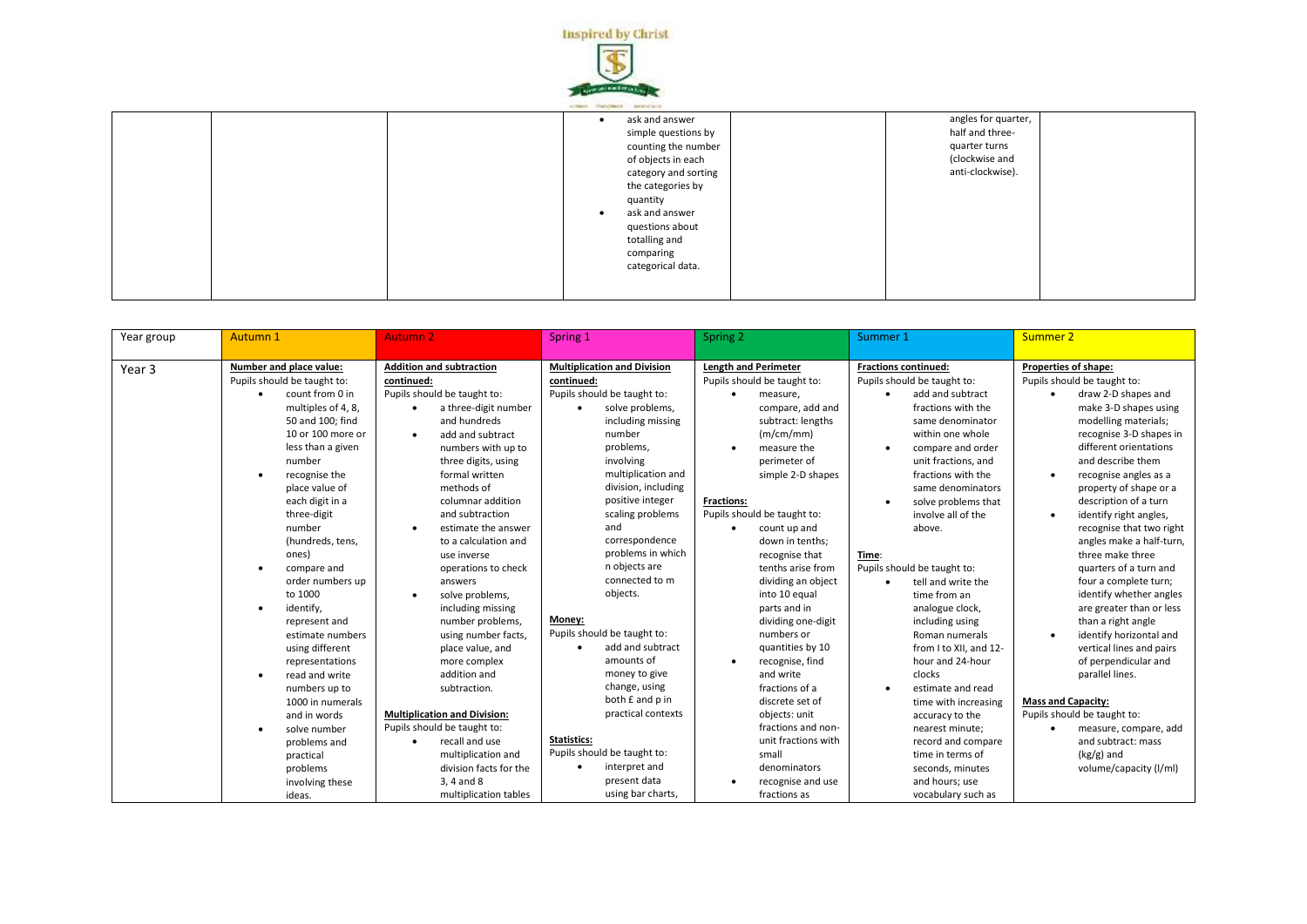

| <b>Addition and Subtraction:</b> | write and calculate   | pictograms and              | numbers: unit       | o'clock, a.m./p.m.,  |  |
|----------------------------------|-----------------------|-----------------------------|---------------------|----------------------|--|
| Pupils should be taught to:      | mathematical          | tables                      | fractions and non-  | morning, afternoon,  |  |
| add and subtract                 | statements for        | solve one-step<br>$\bullet$ | unit fractions with | noon and midnight    |  |
| numbers                          | multiplication and    | and two-step                | small               | know the number of   |  |
| mentally,                        | division using the    | questions [for              | denominators        | seconds in a minute  |  |
| including:                       | multiplication tables | example, 'How               | recognise and       | and the number of    |  |
| a three-digit<br>$\bullet$       | that they know,       | many more?' and             | show, using         | days in each month,  |  |
| number and ones                  | including for two-    | 'How many                   | diagrams,           | year and leap year   |  |
| a three-digit                    | digit numbers times   | fewer?'] using              | equivalent          | compare durations    |  |
| number and tens                  | one-digit numbers,    | information                 | fractions with      | of events [for       |  |
|                                  | using mental and      | presented in                | small               | example to calculate |  |
|                                  | progressing to        | scaled bar charts           | denominators        | the time taken by    |  |
|                                  | formal written        | and pictograms              |                     | particular events or |  |
|                                  | methods               | and tables.                 |                     | tasks].              |  |
|                                  |                       |                             |                     |                      |  |
|                                  |                       |                             |                     |                      |  |

| Year group | Autumn 1                                                                                                                                                                                                                                                                                                                                                                                                                                                                                                                                                                                                                  | <b>Autumn 2</b>                                                                                                                                                                                                                                                                                                                                                                                                                                                                                                                                                                                                                                                        | Spring 1                                                                                                                                                                                                                                                                                                                                                                                                                                                                                                                                                                                                          | Spring 2                                                                                                                                                                                                                                                                                                                                                                                                                                                                                                                                                                                                                             | Summer 1                                                                                                                                                                                                                                                                                                                                                                                                                                                                                                                     | Summer 2                                                                                                                                                                                                                                                                                                                                                                                                                                                                                                                                                                                                                                                      |
|------------|---------------------------------------------------------------------------------------------------------------------------------------------------------------------------------------------------------------------------------------------------------------------------------------------------------------------------------------------------------------------------------------------------------------------------------------------------------------------------------------------------------------------------------------------------------------------------------------------------------------------------|------------------------------------------------------------------------------------------------------------------------------------------------------------------------------------------------------------------------------------------------------------------------------------------------------------------------------------------------------------------------------------------------------------------------------------------------------------------------------------------------------------------------------------------------------------------------------------------------------------------------------------------------------------------------|-------------------------------------------------------------------------------------------------------------------------------------------------------------------------------------------------------------------------------------------------------------------------------------------------------------------------------------------------------------------------------------------------------------------------------------------------------------------------------------------------------------------------------------------------------------------------------------------------------------------|--------------------------------------------------------------------------------------------------------------------------------------------------------------------------------------------------------------------------------------------------------------------------------------------------------------------------------------------------------------------------------------------------------------------------------------------------------------------------------------------------------------------------------------------------------------------------------------------------------------------------------------|------------------------------------------------------------------------------------------------------------------------------------------------------------------------------------------------------------------------------------------------------------------------------------------------------------------------------------------------------------------------------------------------------------------------------------------------------------------------------------------------------------------------------|---------------------------------------------------------------------------------------------------------------------------------------------------------------------------------------------------------------------------------------------------------------------------------------------------------------------------------------------------------------------------------------------------------------------------------------------------------------------------------------------------------------------------------------------------------------------------------------------------------------------------------------------------------------|
| Year 4     | Number and place value:<br>Pupils should be taught to:<br>count in multiples<br>٠<br>of 6, 7, 9, 25 and<br>1000<br>find 1000 more or<br>less than a given<br>number<br>count backwards<br>$\bullet$<br>through zero to<br>include negative<br>numbers<br>recognise the<br>$\bullet$<br>place value of<br>each digit in a<br>four-digit number<br>(thousands,<br>hundreds, tens,<br>and ones)<br>order and<br>compare numbers<br>beyond 1000<br>identify,<br>$\bullet$<br>represent and<br>estimate numbers<br>using different<br>representations<br>round any<br>$\bullet$<br>number to the<br>nearest 10, 100 or<br>1000 | Length and Perimeter:<br>Pupils should be taught to:<br>measure and<br>calculate the<br>perimeter of a<br>rectilinear figure<br>(including squares)<br>in centimetres and<br>metres<br>find the area of<br>٠<br>rectilinear shapes by<br>counting squares<br><b>Multiplication and Division:</b><br>Pupils should be taught to:<br>recall multiplication<br>and division facts for<br>multiplication tables<br>up to $12 \times 12$<br>use place value,<br>known and derived<br>facts to multiply and<br>divide mentally,<br>including:<br>multiplying by 0 and<br>1; dividing by 1;<br>multiplying together<br>three numbers<br>recognise and use<br>factor pairs and | <b>Multiplication and Division</b><br>continued:<br>Pupil should be taught to:<br>multiply two-digit<br>and three-digit<br>numbers by a<br>one-digit number<br>using formal<br>written layout<br>solve problems<br>involving<br>multiplying and<br>adding, including<br>using the<br>distributive law to<br>multiply two digit<br>numbers by one<br>digit, integer<br>scaling problems<br>and harder<br>correspondence<br>problems such as<br>n objects are<br>connected to m<br>objects.<br>Fractions (including decimals):<br>Pupils should be taught to:<br>recognise and<br>show, using<br>diagrams, families | <b>Fractions (including decimals)</b><br>continued:<br>Pupils should be taught to:<br>recognise and<br>write decimal<br>equivalents to $\frac{1}{4}$ ,<br>$\frac{1}{2}$ , $\frac{3}{4}$<br>find the effect of<br>dividing a one- or<br>two-digit number<br>by 10 and 100,<br>identifying the<br>value of the digits<br>in the answer as<br>ones, tenths and<br>hundredths<br>round decimals<br>with one decimal<br>place to the<br>nearest whole<br>number<br>compare numbers<br>with the same<br>number of<br>decimal places up<br>to two decimal<br>places<br>solve simple<br>measure and<br>money problems<br>involving fractions | Measurement:<br>Pupils should be taught to:<br>Convert between<br>different units of<br>measure [for<br>example, kilometre<br>to metre; hour to<br>minutel<br>estimate, compare<br>٠<br>and calculate<br>different measures.<br>including money in<br>pounds and pence<br>read, write and<br>$\bullet$<br>convert time<br>between analogue<br>and digital 12- and<br>24-hour clocks<br>solve problems<br>٠<br>involving converting<br>from hours to<br>minutes; minutes to<br>seconds; years to<br>months: weeks to<br>days. | <b>Statistics:</b><br>Pupils should be taught to:<br>interpret and present<br>discrete and continuous<br>data using appropriate<br>graphical methods,<br>including bar charts and<br>time graphs.<br>solve comparison, sum<br>and difference<br>problems using<br>information presented<br>in bar charts,<br>pictograms, tables and<br>other graphs.<br>Properties of shapes:<br>Pupils should be taught to:<br>compare and classify<br>geometric shapes,<br>including quadrilaterals<br>and triangles, based on<br>their properties and<br>sizes<br>identify acute and<br>obtuse angles and<br>compare and order<br>angles up to two right<br>angles by size |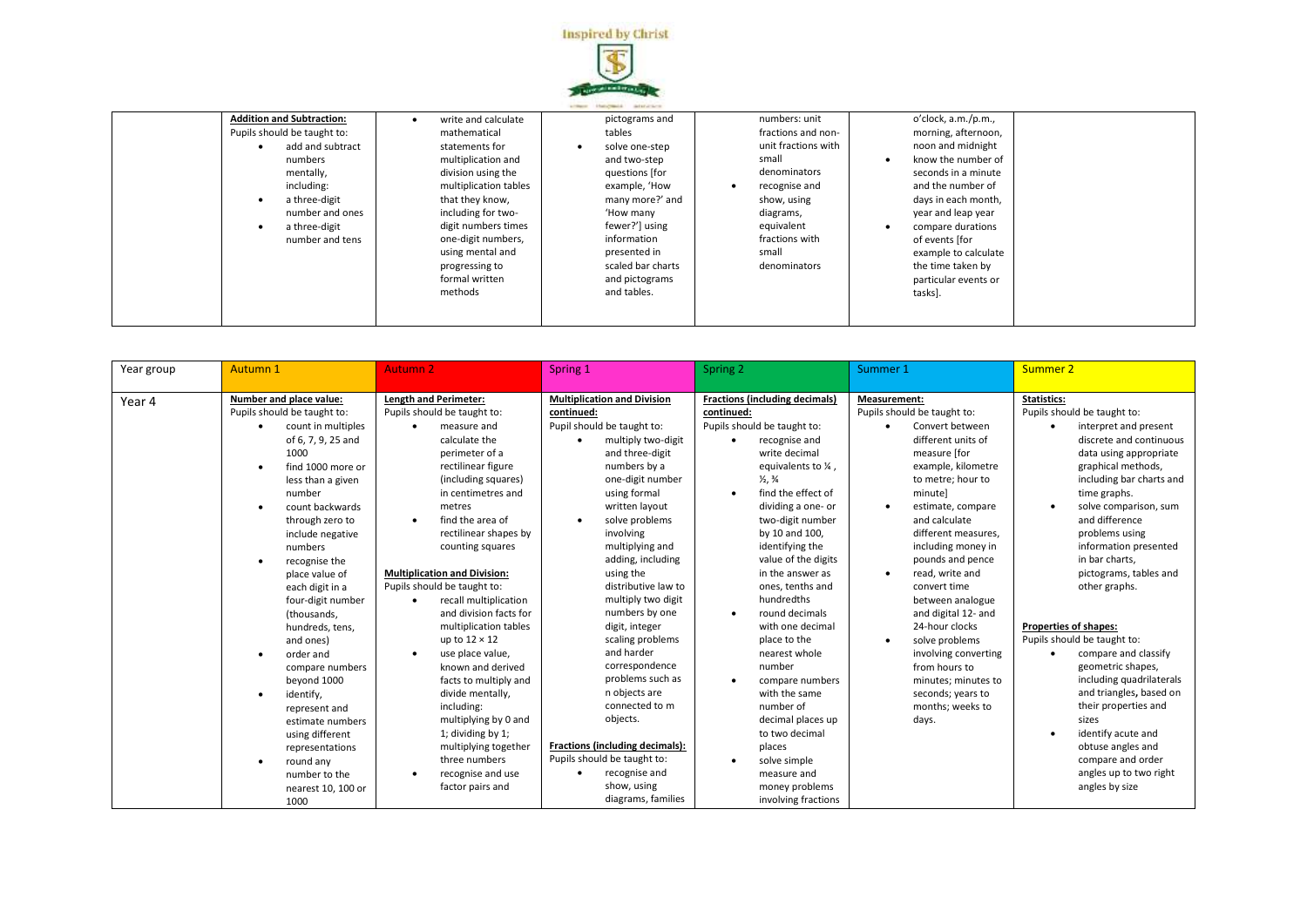

| solve number and<br>$\bullet$<br>practical<br>problems that<br>involve all of the<br>above and with<br>increasingly large<br>positive numbers<br>read Roman<br>$\bullet$<br>numerals to 100 (I<br>to C) and know<br>that over time,<br>the numeral<br>system changed<br>to include the<br>concept of zero<br>and place value.<br><b>Addition and subtraction:</b><br>Pupils should be taught to:<br>add and subtract<br>$\bullet$<br>numbers with up<br>to 4 digits using<br>the formal written<br>methods of<br>columnar addition<br>and subtraction<br>where<br>appropriate<br>estimate and use<br>inverse<br>operations to<br>check answers to<br>a calculation<br>solve addition and<br>$\bullet$<br>subtraction two-<br>step problems in<br>contexts, deciding<br>which operations<br>and methods to<br>use and why. | commutativity in<br>mental calculations | of common<br>equivalent<br>fractions<br>count up and<br>$\bullet$<br>down in<br>hundredths;<br>recognise that<br>hundredths arise<br>when dividing an<br>object by one<br>hundred and<br>dividing tenths by<br>ten.<br>solve problems<br>$\bullet$<br>involving<br>increasingly<br>harder fractions<br>to calculate<br>quantities, and<br>fractions to divide<br>quantities,<br>including non-unit<br>fractions where<br>the answer is a<br>whole number<br>add and subtract<br>$\bullet$<br>fractions with the<br>same<br>denominator<br>recognise and<br>$\bullet$<br>write decimal<br>equivalents of any<br>number of tenths<br>or hundredths | and decimals to<br>two decimal<br>places. | identify lines of<br>$\bullet$<br>symmetry in 2-D shapes<br>presented in different<br>orientations<br>complete a simple<br>$\bullet$<br>symmetric figure with<br>respect to a specific line<br>of symmetry.<br><b>Position and Direction:</b><br>Pupils should be taught to:<br>describe positions on a<br>$\bullet$<br>2-D grid as coordinates<br>in the first quadrant<br>describe movements<br>$\bullet$<br>between positions as<br>translations of a given<br>unit to the left/right and<br>up/down<br>plot specified points<br>and draw sides to<br>complete a given<br>polygon. |
|---------------------------------------------------------------------------------------------------------------------------------------------------------------------------------------------------------------------------------------------------------------------------------------------------------------------------------------------------------------------------------------------------------------------------------------------------------------------------------------------------------------------------------------------------------------------------------------------------------------------------------------------------------------------------------------------------------------------------------------------------------------------------------------------------------------------------|-----------------------------------------|--------------------------------------------------------------------------------------------------------------------------------------------------------------------------------------------------------------------------------------------------------------------------------------------------------------------------------------------------------------------------------------------------------------------------------------------------------------------------------------------------------------------------------------------------------------------------------------------------------------------------------------------------|-------------------------------------------|---------------------------------------------------------------------------------------------------------------------------------------------------------------------------------------------------------------------------------------------------------------------------------------------------------------------------------------------------------------------------------------------------------------------------------------------------------------------------------------------------------------------------------------------------------------------------------------|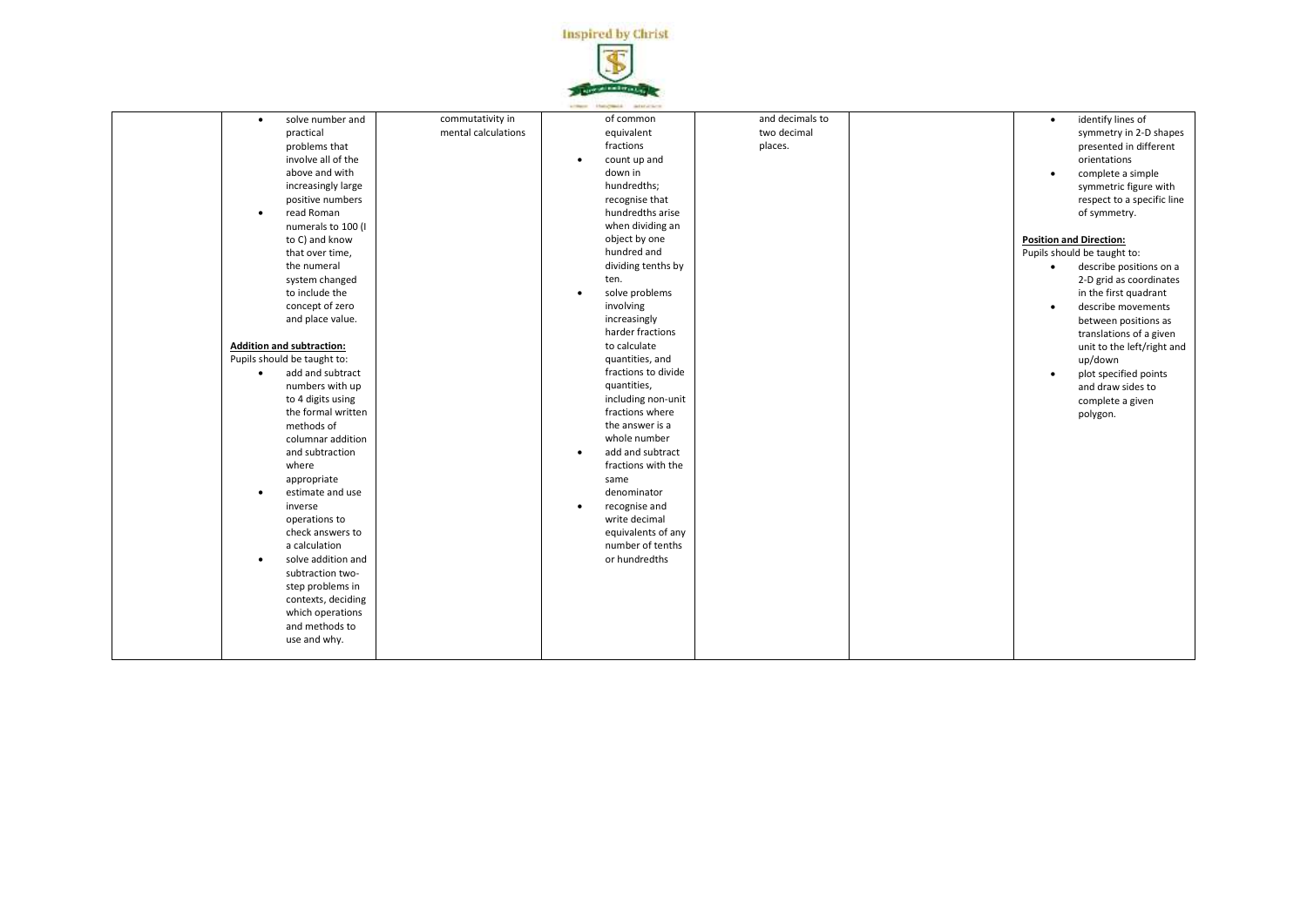

| Year group | Autumn 1                                                                                                                                                                                                                                                                                                                                                                                                                                                                                                                                                                                                                                                                                                                                                                                                                                                                                                                                                                                                                | <b>Autumn 2</b>                                                                                                                                                                                                                                                                                                                                                                                                                                                                                                                                                                                                                                                                                                                                                                                                                                                                                                                                                                                                                                                                            | Spring 1                                                                                                                                                                                                                                                                                                                                                                                                                                                                                                                                                                                                                                                                                                                                                                                                                                                                                                     | Spring 2                                                                                                                                                                                                                                                                                                                                                                                                                                                                                                                                                                                                                                                                                                                                                                                                                                                                                                                                                                                      | Summer 1                                                                                                                                                                                                                                                                                                                                                                                                                                                                                                                                                                                                                                                                                                                                                                         | Summer 2                                                                                                                                                                                                                                                                                                                                                                                                                                                                                                                                                                                                                                                                                                                                                                                                                                                                                                                                               |
|------------|-------------------------------------------------------------------------------------------------------------------------------------------------------------------------------------------------------------------------------------------------------------------------------------------------------------------------------------------------------------------------------------------------------------------------------------------------------------------------------------------------------------------------------------------------------------------------------------------------------------------------------------------------------------------------------------------------------------------------------------------------------------------------------------------------------------------------------------------------------------------------------------------------------------------------------------------------------------------------------------------------------------------------|--------------------------------------------------------------------------------------------------------------------------------------------------------------------------------------------------------------------------------------------------------------------------------------------------------------------------------------------------------------------------------------------------------------------------------------------------------------------------------------------------------------------------------------------------------------------------------------------------------------------------------------------------------------------------------------------------------------------------------------------------------------------------------------------------------------------------------------------------------------------------------------------------------------------------------------------------------------------------------------------------------------------------------------------------------------------------------------------|--------------------------------------------------------------------------------------------------------------------------------------------------------------------------------------------------------------------------------------------------------------------------------------------------------------------------------------------------------------------------------------------------------------------------------------------------------------------------------------------------------------------------------------------------------------------------------------------------------------------------------------------------------------------------------------------------------------------------------------------------------------------------------------------------------------------------------------------------------------------------------------------------------------|-----------------------------------------------------------------------------------------------------------------------------------------------------------------------------------------------------------------------------------------------------------------------------------------------------------------------------------------------------------------------------------------------------------------------------------------------------------------------------------------------------------------------------------------------------------------------------------------------------------------------------------------------------------------------------------------------------------------------------------------------------------------------------------------------------------------------------------------------------------------------------------------------------------------------------------------------------------------------------------------------|----------------------------------------------------------------------------------------------------------------------------------------------------------------------------------------------------------------------------------------------------------------------------------------------------------------------------------------------------------------------------------------------------------------------------------------------------------------------------------------------------------------------------------------------------------------------------------------------------------------------------------------------------------------------------------------------------------------------------------------------------------------------------------|--------------------------------------------------------------------------------------------------------------------------------------------------------------------------------------------------------------------------------------------------------------------------------------------------------------------------------------------------------------------------------------------------------------------------------------------------------------------------------------------------------------------------------------------------------------------------------------------------------------------------------------------------------------------------------------------------------------------------------------------------------------------------------------------------------------------------------------------------------------------------------------------------------------------------------------------------------|
| Year 5     | Number and place value:<br>Pupils should be<br>$\bullet$<br>taught to: read,<br>write, order and<br>compare numbers<br>to at least 1000<br>000 and<br>determine the<br>value of each digit<br>count forwards or<br>$\bullet$<br>backwards in<br>steps of powers<br>of 10 for any<br>given number up<br>to 1 000 000<br>interpret negative<br>$\bullet$<br>numbers in<br>context, count<br>forwards and<br>backwards with<br>positive and<br>negative whole<br>numbers,<br>including through<br>zero<br>round any<br>$\bullet$<br>number up to 1<br>000 000 to the<br>nearest 10, 100,<br>1000, 10 000 and<br>100 000<br>solve number<br>$\bullet$<br>problems and<br>practical<br>problems that<br>involve all of the<br>above<br>read Roman<br>$\bullet$<br>numerals to 1000<br>(M) and recognise<br>years written in<br>Roman numerals.<br><b>Addition and subtraction:</b><br>Pupils should be taught to:<br>add and subtract<br>$\bullet$<br>whole numbers<br>with more than 4<br>digits, including<br>using formal | Statistics:<br>Pupils should be taught to:<br>solve comparison,<br>sum and difference<br>problems using<br>information<br>presented in a line<br>graph<br>$\bullet$<br>complete, read and<br>interpret<br>information in<br>tables, including<br>timetables.<br><b>Multiplication and Division:</b><br>Pupils should be taught to:<br>identify multiples<br>$\bullet$<br>and factors,<br>including finding all<br>factor pairs of a<br>number, and<br>common factors of<br>two numbers<br>know and use the<br>$\bullet$<br>vocabulary of prime<br>numbers, prime<br>factors and<br>composite (non-<br>prime) numbers<br>establish whether a<br>number up to 100 is<br>prime and recall<br>prime numbers up<br>to 19<br>multiply numbers up<br>$\bullet$<br>to 4 digits by a one-<br>or two-digit number<br>using a formal<br>written method,<br>including long<br>multiplication for<br>two-digit numbers<br>multiply and divide<br>$\bullet$<br>numbers mentally<br>drawing upon<br>known facts<br>divide numbers up<br>to 4 digits by a one-<br>digit number using<br>the formal written | <b>Multiplication and Division</b><br>continued:<br>Pupils should be taught to:<br>multiply and<br>$\bullet$<br>divide whole<br>numbers and<br>those involving<br>decimals by 10,<br>100 and 1000<br>recognise and use<br>$\bullet$<br>square numbers<br>and cube<br>numbers, and the<br>notation for<br>squared () and<br>cubed $\tilde{()}$<br>solve problems<br>$\bullet$<br>involving<br>multiplication and<br>division including<br>using their<br>knowledge of<br>factors and<br>multiples, squares<br>and cubes<br>solve problems<br>$\bullet$<br>involving<br>addition,<br>subtraction,<br>multiplication and<br>division and a<br>combination of<br>these, including<br>understanding<br>the meaning of<br>the equals sign<br>solve problems<br>$\bullet$<br>involving<br>multiplication and<br>division, including<br>scaling by simple<br>fractions and<br>problems<br>involving simple<br>rates. | <b>Fractions (including decimals</b><br>and percentages) continued:<br>Pupils should be taught to:<br>recognise and use<br>thousandths and<br>relate them to<br>tenths.<br>hundredths and<br>decimal<br>equivalents<br>round decimals<br>$\bullet$<br>with two decimal<br>places to the<br>nearest whole<br>number and to<br>one decimal place<br>read, write, order<br>$\bullet$<br>and compare<br>numbers with up<br>to three decimal<br>places<br>solve problems<br>$\bullet$<br>involving number<br>up to three<br>decimal places<br>$\bullet$<br>recognise the per<br>cent symbol (%)<br>and understand<br>that per cent<br>relates to<br>'number of parts<br>per hundred', and<br>write percentages<br>as a fraction with<br>denominator 100,<br>and as a decimal<br>solve problems<br>$\bullet$<br>which require<br>knowing<br>percentage and<br>decimal<br>equivalents of 1/2<br>, ¼, 1/5, 2/5, 4/5,<br>and those<br>fractions with a<br>denominator of a<br>multiple of 10 or<br>25. | Properties of shapes:<br>Pupils should be taught to:<br>identify 3-D shapes,<br>including cubes and<br>other cuboids, from<br>2-D representations<br>know angles are<br>measured in<br>degrees: estimate<br>and compare acute,<br>obtuse and reflex<br>angles<br>draw given angles,<br>and measure them<br>in degrees (o)<br>identify:<br>$\bullet$<br>angles at a point and<br>one whole turn<br>(total 360o)<br>angles at a point on<br>a straight line and 2<br>1 a turn (total 180o)<br>other multiples of<br>$\bullet$<br>90 <sub>o</sub><br>use the properties<br>of rectangles to<br>deduce related facts<br>and find missing<br>lengths and angles<br>distinguish between<br>regular and irregular<br>polygons based on<br>reasoning about<br>equal sides and<br>angles. | <b>Position and direction:</b><br>Pupils should be taught to:<br>identify, describe and<br>represent the position<br>of a shape following a<br>reflection or translation,<br>using the appropriate<br>language, and know<br>that the shape has not<br>changed.<br>Measurement:<br>Pupils should be taught to:<br>convert between<br>different units of metric<br>measure (for example,<br>kilometre and metre;<br>centimetre and metre;<br>centimetre and<br>millimetre; gram and<br>kilogram; litre and<br>millilitre)<br>estimate volume [for<br>$\bullet$<br>example, using 1 cm<br>blocks to build cuboids<br>(including cubes)] and<br>capacity [for example,<br>using water]<br>solve problems<br>$\bullet$<br>involving converting<br>between units of time<br>use all four operations<br>$\bullet$<br>to solve problems<br>involving measure [for<br>example, length, mass,<br>volume, money] using<br>decimal notation.<br>including scaling. |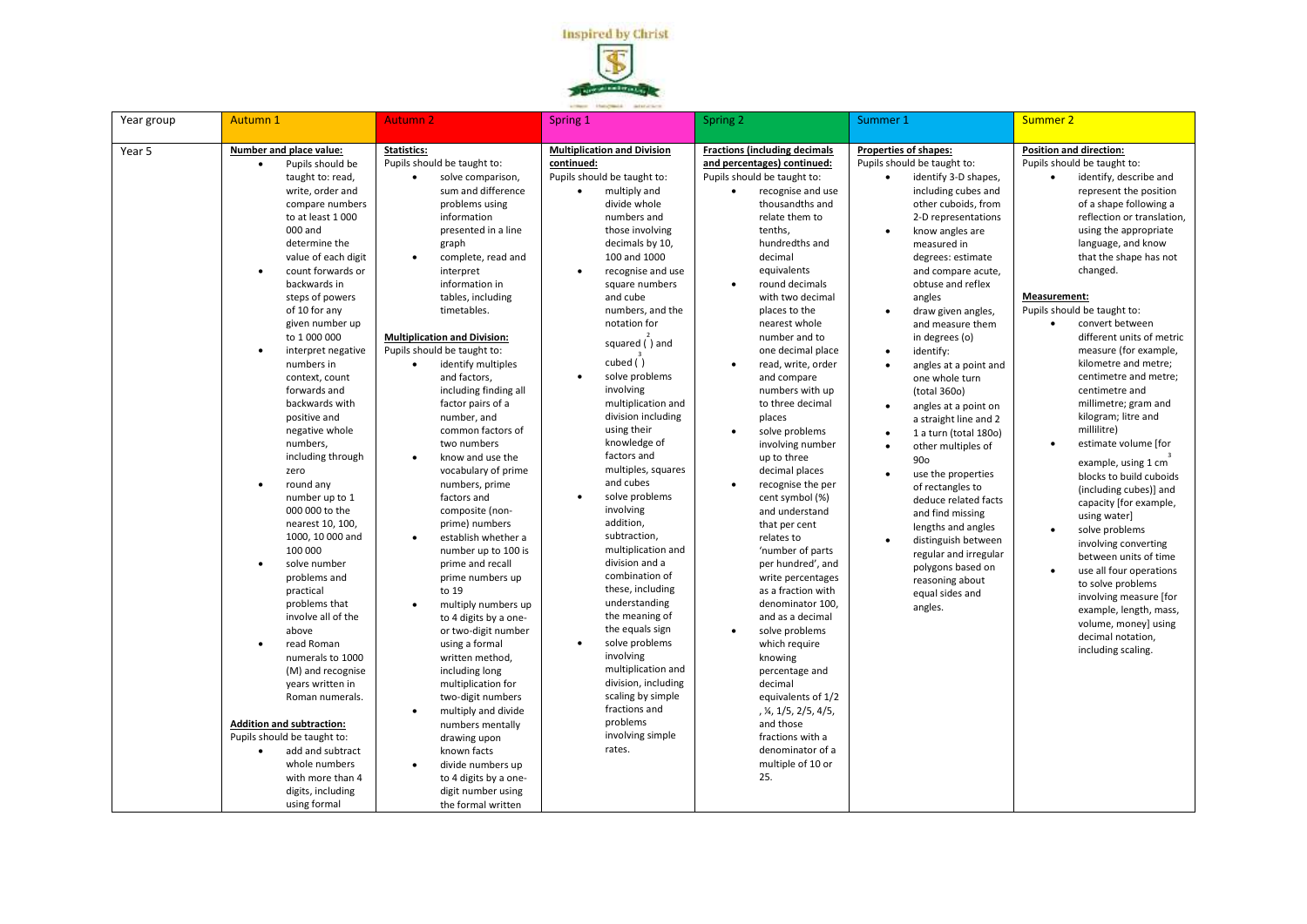

| written methods<br>(columnar<br>addition and<br>subtraction)<br>add and subtract<br>$\bullet$                                                                                                                                                                                                                                                                  | method of short<br>division and<br>interpret<br>remainders<br>appropriately for the                                                                                                                                                                                                                                                                                                                                                                                                                                                                                                                                 | arment Hangwald adstation<br><b>Fractions (including decimals</b><br>and percentages):<br>Pupils should be taught to:<br>compare and<br>$\bullet$<br>order fractions                                                                                                                                                                                                                                                                                                                                                                                                                                                                                                                                               |  |  |
|----------------------------------------------------------------------------------------------------------------------------------------------------------------------------------------------------------------------------------------------------------------------------------------------------------------------------------------------------------------|---------------------------------------------------------------------------------------------------------------------------------------------------------------------------------------------------------------------------------------------------------------------------------------------------------------------------------------------------------------------------------------------------------------------------------------------------------------------------------------------------------------------------------------------------------------------------------------------------------------------|--------------------------------------------------------------------------------------------------------------------------------------------------------------------------------------------------------------------------------------------------------------------------------------------------------------------------------------------------------------------------------------------------------------------------------------------------------------------------------------------------------------------------------------------------------------------------------------------------------------------------------------------------------------------------------------------------------------------|--|--|
| numbers mentally<br>with increasingly<br>large numbers<br>use rounding to<br>$\bullet$<br>check answers to<br>calculations and<br>determine, in the<br>context of a<br>problem, levels of<br>accuracy<br>solve addition and<br>$\bullet$<br>subtraction multi-<br>step problems in<br>contexts, deciding<br>which operations<br>and methods to<br>use and why. | context<br><b>Perimeter and Area:</b><br>Pupils should be taught to:<br>understand and use<br>$\bullet$<br>approximate<br>equivalences<br>between metric<br>units and common<br>imperial units such<br>as inches, pounds<br>and pints<br>measure and<br>$\bullet$<br>calculate the<br>perimeter of<br>composite<br>rectilinear shapes in<br>centimetres and<br>metres<br>calculate and<br>$\bullet$<br>compare the area of<br>rectangles (including<br>squares), and<br>including using<br>standard units,<br>square centimetres<br>(cm) and square<br>metres $(m)$ and<br>estimate the area of<br>irregular shapes | whose<br>denominators are<br>all multiples of<br>the same number<br>identify, name<br>$\bullet$<br>and write<br>equivalent<br>fractions of a<br>given fraction,<br>represented<br>visually, including<br>tenths and<br>hundredths<br>recognise mixed<br>$\bullet$<br>numbers and<br>improper<br>fractions and<br>convert from one<br>form to the other<br>and write<br>mathematical<br>statements > 1 as<br>a mixed number<br>add and subtract<br>$\bullet$<br>fractions with the<br>same<br>denominator and<br>denominators<br>that are multiples<br>of the same<br>number<br>multiply proper<br>$\bullet$<br>fractions and<br>mixed numbers<br>by whole<br>numbers,<br>supported by<br>materials and<br>diagrams |  |  |
|                                                                                                                                                                                                                                                                                                                                                                |                                                                                                                                                                                                                                                                                                                                                                                                                                                                                                                                                                                                                     | read and write<br>$\bullet$<br>decimal numbers<br>as fractions                                                                                                                                                                                                                                                                                                                                                                                                                                                                                                                                                                                                                                                     |  |  |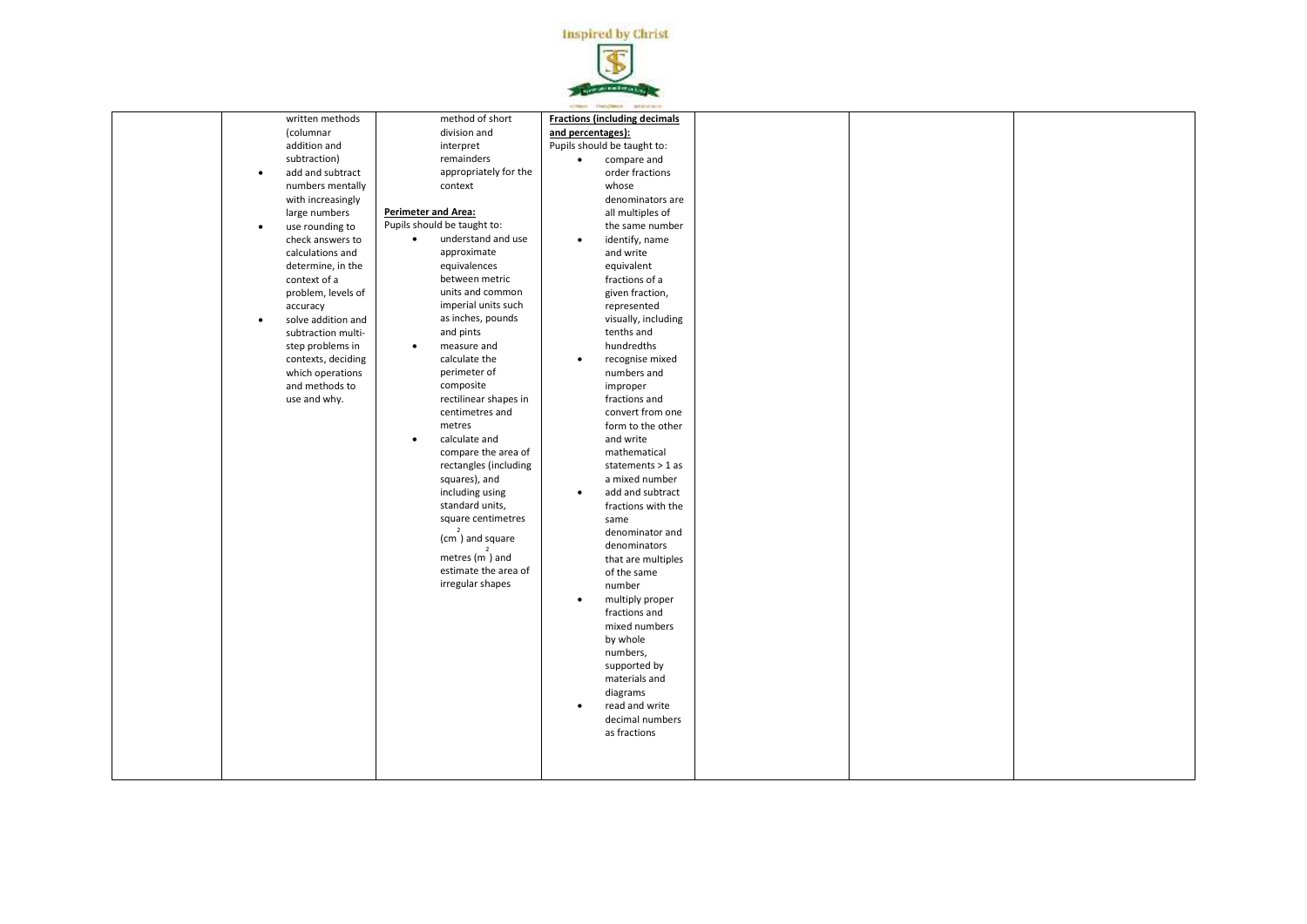

| Year group | <b>Autumn 1</b>                     | <b>Autumn 2</b>                            | Spring 1                                    | Spring 2                          | Summer 1                           | <b>Summer 2</b>                   |
|------------|-------------------------------------|--------------------------------------------|---------------------------------------------|-----------------------------------|------------------------------------|-----------------------------------|
| Year 6     | Number and place value:             | <b>Fractions (including decimals</b>       | <b>Fractions (including decimals</b>        | Measurement:                      | <b>Statistics:</b>                 | Consolidation, investigations and |
|            | Pupils should be taught to:         | and percentages):                          | and percentages) continued:                 | Pupils should be taught to:       | Pupils should be taught to:        | preparations for KS3              |
|            | read, write, order<br>$\bullet$     | Pupils should be taught to:                | Pupils should be taught to:                 | solve problems<br>$\bullet$       | interpret and<br>$\bullet$         |                                   |
|            | and compare                         | use common factors                         | multiply one-digit                          | involving the                     | construct pie charts               |                                   |
|            | numbers up to 10                    | to simplify fractions;                     | numbers with up                             | calculation and                   | and line graphs and                |                                   |
|            | 000 000 and                         | use common                                 | to two decimal                              | conversion of                     | use these to solve                 |                                   |
|            | determine the                       | multiples to express                       | places by whole                             | units of measure,                 | problems                           |                                   |
|            | value of each digit                 | fractions in the                           | numbers                                     | using decimal                     | $\bullet$<br>calculate and         |                                   |
|            | round any whole<br>$\bullet$        | same denomination                          | use written<br>$\bullet$                    | notation up to                    | interpret the mean                 |                                   |
|            | number to a                         | compare and order<br>$\bullet$             | division methods                            | three decimal                     | as an average.                     |                                   |
|            | required degree                     | fractions, including                       | in cases where                              | places where                      |                                    |                                   |
|            | of accuracy                         | fractions $> 1$                            | the answer has up                           | appropriate                       | <b>Properties of shapes:</b>       |                                   |
|            | use negative<br>$\bullet$           | add and subtract<br>$\bullet$              | to two decimal                              | use, read, write<br>$\bullet$     | Pupils should be taught to:        |                                   |
|            | numbers in                          | fractions with                             | places                                      | and convert                       | draw 2-D shapes<br>$\bullet$       |                                   |
|            | context, and                        | different                                  | solve problems<br>$\bullet$                 | between standard                  | using given                        |                                   |
|            | calculate intervals                 | denominators and                           | which require                               | units, converting                 | dimensions and                     |                                   |
|            | across zero                         | mixed numbers,                             | answers to be                               | measurements of                   | angles                             |                                   |
|            | solve number and<br>$\bullet$       | using the concept of                       | rounded to                                  | length, mass,                     | recognise, describe<br>$\bullet$   |                                   |
|            | practical                           | equivalent fractions                       | specified degrees                           | volume and time<br>from a smaller | and build simple 3-D               |                                   |
|            | problems that                       | multiply simple pairs<br>$\bullet$         | of accuracy                                 | unit of measure                   | shapes, including                  |                                   |
|            | involve all of the<br>above.        | of proper fractions,                       | recall and use<br>$\bullet$<br>equivalences | to a larger unit,                 | making nets<br>$\bullet$           |                                   |
|            |                                     | writing the answer<br>in its simplest form | between simple                              | and vice versa,                   | compare and classify               |                                   |
|            | Addition, Subtraction,              | divide proper                              | fractions,                                  | using decimal                     | geometric shapes<br>based on their |                                   |
|            | <b>Multiplication and Division:</b> | fractions by whole                         | decimals and                                | notation to up to                 | properties and sizes               |                                   |
|            | Pupils should be taught to:         | numbers                                    | percentages,                                | three decimal                     | and find unknown                   |                                   |
|            | multiply multi-<br>$\bullet$        | associate a fraction<br>$\bullet$          | including in                                | places                            | angles in any                      |                                   |
|            | digit numbers up                    | with division and                          | different                                   | convert between<br>$\bullet$      | triangles,                         |                                   |
|            | to 4 digits by a                    | calculate decimal                          | contexts.                                   | miles and                         | quadrilaterals, and                |                                   |
|            | two-digit whole                     | fraction equivalents                       |                                             | kilometres                        | regular polygons                   |                                   |
|            | number using the                    | identify the value of<br>$\bullet$         |                                             | recognise that<br>$\bullet$       | illustrate and name<br>$\bullet$   |                                   |
|            | formal written                      | each digit in                              | Algebra:                                    | shapes with the                   | parts of circles,                  |                                   |
|            | method of long                      | numbers given to                           | Pupils should be taught to:                 | same areas can                    | including radius,                  |                                   |
|            | multiplication                      | three decimal places                       | use simple<br>$\bullet$                     | have different                    | diameter and                       |                                   |
|            | divide numbers<br>$\bullet$         | and multiply and                           | formulae                                    | perimeters and                    | circumference and                  |                                   |
|            | up to 4 digits by a                 | divide numbers by                          | generate and                                | vice versa                        | know that the                      |                                   |
|            | two-digit whole                     | 10, 100 and 1000                           | describe linear                             | recognise when it<br>$\bullet$    | diameter is twice                  |                                   |
|            | number using the                    | giving answers up to                       | number                                      | is possible to use                | the radius                         |                                   |
|            | formal written                      | three decimal places                       | sequences                                   | formulae for area                 | $\bullet$<br>recognise angles      |                                   |
|            | method of long                      |                                            | express missing<br>$\bullet$                | and volume of                     | where they meet at                 |                                   |
|            | division, and                       | <b>Position and Direction:</b>             | number problems                             | shapes                            | a point, are on a                  |                                   |
|            | interpret                           | Pupils should be taught to:                | algebraically                               | calculate the area<br>$\bullet$   | straight line, or are              |                                   |
|            | remainders as                       | describe positions<br>$\bullet$            | find pairs of                               | of parallelograms                 | vertically opposite,               |                                   |
|            | whole number                        | on the full                                | numbers that                                | and triangles                     | and find missing                   |                                   |
|            | remainders,                         | coordinate grid (all                       | satisfy an                                  | calculate,<br>$\bullet$           | angles.                            |                                   |
|            | fractions, or by                    | four quadrants)                            | equation with two                           | estimate and                      |                                    |                                   |
|            | rounding, as                        | draw and translate<br>$\bullet$            | unknowns                                    | compare volume                    |                                    |                                   |
|            | appropriate for                     | simple shapes on                           | enumerate                                   | of cubes and                      |                                    |                                   |
|            | the context                         | the coordinate                             | possibilities of                            | cuboids using                     |                                    |                                   |
|            |                                     |                                            |                                             | standard units,                   |                                    |                                   |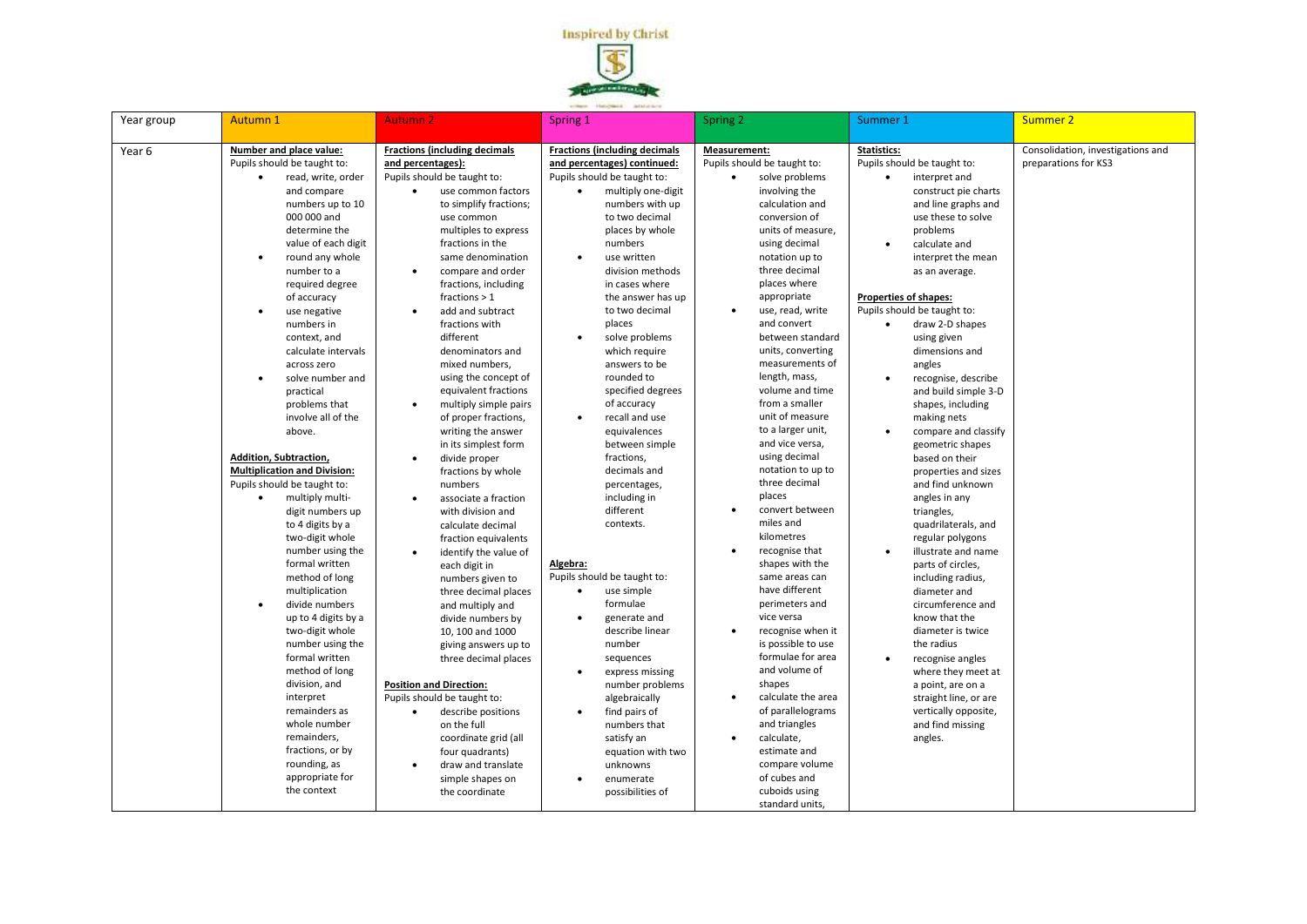

| $\bullet$ | divide numbers      | plane, and reflect | combinations of | including cubic                                    |  |
|-----------|---------------------|--------------------|-----------------|----------------------------------------------------|--|
|           | up to 4 digits by a | them in the axes.  | two variables.  | centimetres $\begin{pmatrix} 3 \\ 2 \end{pmatrix}$ |  |
|           | two-digit number    |                    |                 |                                                    |  |
|           | using the formal    |                    |                 | and cubic metres                                   |  |
|           | written method of   |                    |                 | $\begin{smallmatrix}&&3\\m\end{smallmatrix}$ , and |  |
|           | short division      |                    |                 | extending to                                       |  |
|           | where               |                    |                 | other units [for                                   |  |
|           |                     |                    |                 |                                                    |  |
|           | appropriate,        |                    |                 | example, mm                                        |  |
|           | interpreting        |                    |                 |                                                    |  |
|           | remainders          |                    |                 | and km ].                                          |  |
|           | according to the    |                    |                 |                                                    |  |
|           | context             |                    |                 |                                                    |  |
| $\bullet$ | perform mental      |                    |                 | Ratio and proportion:                              |  |
|           | calculations,       |                    |                 | Pupils should be taught to:                        |  |
|           | including with      |                    |                 | solve problems<br>$\bullet$                        |  |
|           | mixed operations    |                    |                 | involving the                                      |  |
|           | and large           |                    |                 | relative sizes of                                  |  |
|           | numbers             |                    |                 | two quantities                                     |  |
| $\bullet$ | identify common     |                    |                 | where missing                                      |  |
|           |                     |                    |                 | values can be                                      |  |
|           | factors, common     |                    |                 | found by using                                     |  |
|           | multiples and       |                    |                 | integer                                            |  |
|           | prime numbers       |                    |                 |                                                    |  |
| $\bullet$ | use their           |                    |                 | multiplication and                                 |  |
|           | knowledge of the    |                    |                 | division facts                                     |  |
|           | order of            |                    |                 | solve problems                                     |  |
|           | operations to       |                    |                 | involving the                                      |  |
|           | carry out           |                    |                 | calculation of                                     |  |
|           | calculations        |                    |                 | percentages [for                                   |  |
|           | involving the four  |                    |                 | example, of                                        |  |
|           | operations          |                    |                 | measures, and                                      |  |
| $\bullet$ | solve addition and  |                    |                 | such as 15% of                                     |  |
|           | subtraction multi-  |                    |                 | 360] and the use                                   |  |
|           | step problems in    |                    |                 | of percentages for                                 |  |
|           | contexts, deciding  |                    |                 | comparison                                         |  |
|           | which operations    |                    |                 | solve problems<br>$\bullet$                        |  |
|           | and methods to      |                    |                 | involving similar                                  |  |
|           | use and why         |                    |                 | shapes where the                                   |  |
| $\bullet$ | solve problems      |                    |                 | scale factor is                                    |  |
|           | involving           |                    |                 | known or can be                                    |  |
|           |                     |                    |                 | found                                              |  |
|           | addition,           |                    |                 | solve problems<br>$\bullet$                        |  |
|           | subtraction,        |                    |                 | involving unequal                                  |  |
|           | multiplication and  |                    |                 | sharing and                                        |  |
|           | division            |                    |                 |                                                    |  |
| $\bullet$ | use estimation to   |                    |                 | grouping using                                     |  |
|           | check answers to    |                    |                 | knowledge of                                       |  |
|           | calculations and    |                    |                 | fractions and                                      |  |
|           | determine, in the   |                    |                 | multiples.                                         |  |
|           | context of a        |                    |                 |                                                    |  |
|           | problem, an         |                    |                 |                                                    |  |
|           | appropriate         |                    |                 |                                                    |  |
|           | degree of           |                    |                 |                                                    |  |
|           | accuracy.           |                    |                 |                                                    |  |
|           |                     |                    |                 |                                                    |  |